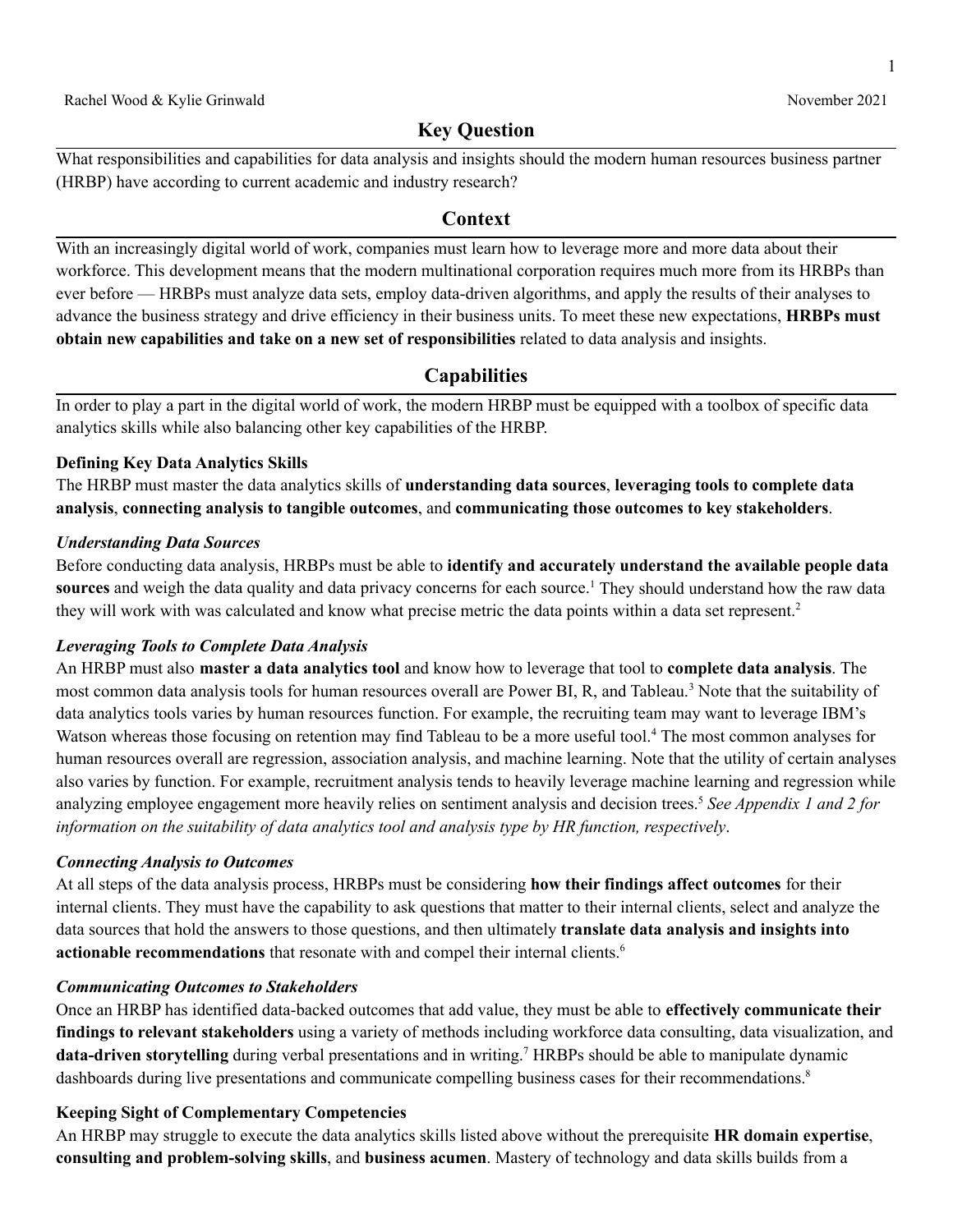foundation of these three prerequisite competencies to develop a "full-stack HR professional"9 who can combine the data analytics skills they gain with existing competencies to positively impact the business. *See the complete "full-stack" model in Appendix* 3. Therefore, it is important not to lose sight of the complimentary and prerequisite capabilities that an HRBP must possess in addition to their emerging data analysis and insights skills.

# **Responsibilities**

### **The Dynamic Role of the HRBP**

The role of an HRBP is to focus on solving strategic issues that can help a business grow and become more competitive.<sup>10</sup> Because these issues and their solutions vary by organization and over time, it is difficult to pinpoint foolproof examples of people data analytics and insights that all HRBPs should prioritize. Instead, it is recommended that HRBPs focus on driving business outcomes and value creation for the business as it grows and changes, rather than emphasizing a rigid set of responsibilities.<sup>11</sup> Therefore, one way to determine the data analytics and insights responsibilities of the HRBP is to identify the problems that their business unit is facing and brainstorm ways that enhanced data analysis and insights could provide clarity about those problems and their solutions.

### **Starting Points for HRBP Data Analytics**

 Another way to determine data analytics and insights priorities is by identifying common responsibilities of the modern HRBP and determining how to embed the data analytics and insights function into them. For example, Deloitte recommends that business HR should leverage performance data to **scout and coach emerging leaders** and **monitor recruiting data and the employer brand** to better understand employee engagement and talent flight risk.12

 The HRBP may also consider conducting data analysis and insights on **retention** and **change management** as a starting point for their business unit, since these areas are generally within the purview of the HRBP<sup>13</sup> and may be particularly timely during the War for Talent and in the post-COVID era.

#### *Retention*

The retention of existing employees is of paramount importance during the current War for Talent,<sup>14</sup> and HRBPs are equipped to calculate and analyze the retention rate for employees in their business unit because they typically have access to information about the employment history and turnover of these employees. The HRBP can analyze retention across segments of their business unit's workforce and make their findings tangible by recommending appropriate strategies to drive retention, like increased training and development or adjusting compensation, by segment.<sup>15</sup>

#### *Change Management*

 As exemplified by the COVID-19 pandemic, change is becoming the new normal and forcing corporations to sharpen their change management abilities.<sup>16</sup> The HRBP can use data analytics and insights to identify unintended consequences of organizational change such as decreased productivity or increased turnover, make recommendations to ameliorate these pitfalls, and communicate the problems and solutions they have identified through data analysis to business unit leaders.

# **Implementation & Benefits**

 Building new capabilities and creating new responsibilities for the HRBP will likely require thorough planning and careful implementation. One model for HR analytics adoption begins with the introduction of new data analytics trends and tools, and it recommends training on these new tools until adoption is [complete.17](https://complete.17) *See Appendix 4 for the full view of this model*. Upon adoption, ensure a long-standing culture of data analytics and insights by providing opportunities for early adopters to stimulate and work collaboratively with other HRBPs on data analytics and insights tasks, to drive the diffusion of knowledge and best practice throughout the organization.<sup>18</sup>

 Organizations who successfully implement these new responsibilities and capabilities may expect to see an increased ability to manage and measure key outcomes, a stronger linkage between business and people strategies, and the potential for performance improvement and increased return on [investment.19](https://investment.19) *See more details about these benefits in Appendix 5*.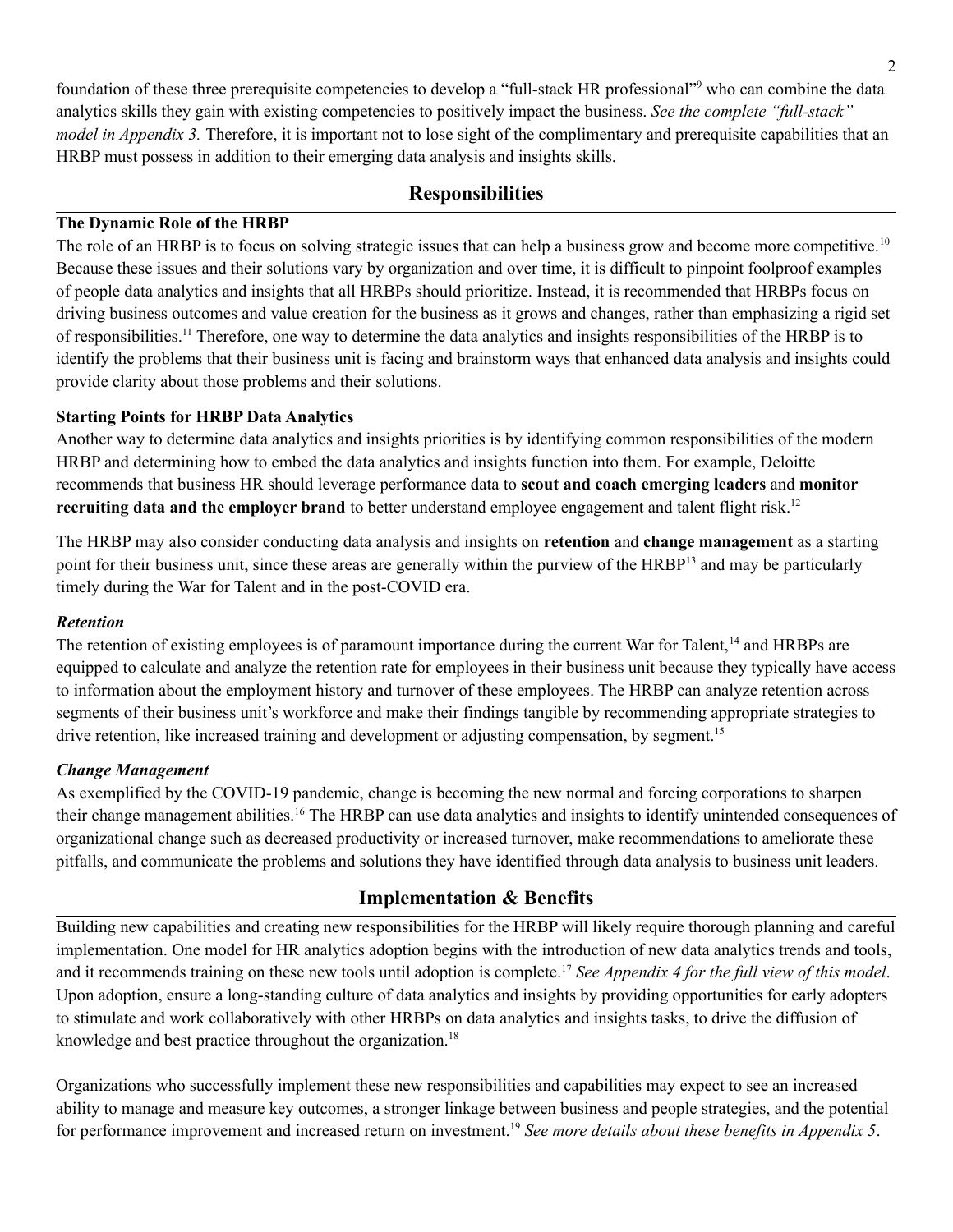- 1,7Bersin, J. (n.d.). *The global HR capability project: A new approach to [accelerating](https://joshbersin.com/wp-content/uploads/2021/02/Accelerating_Capabilities_HR_v3.pdf) HR capabilities*. Josh Bersin.
- 2,8,18 Martin, Lexy. (n.d.). *The HRBP as people analytics [evangelists](https://www.aihr.com/blog/hr-business-partner-as-people-analytics-evangelists/)*. Academy to Innovate in HR.
- 3-5, 17 Saxena, M., Bagga, T., & Gupta, S. (2021). Fearless path for human resource [personnel's](https://doi.org/10.1007/s41870-021-00677-z) through analytics: a study

of recent tools and techniques of human resource analytics and its [implication](https://doi.org/10.1007/s41870-021-00677-z). *International Journal of*

*Information Technology*, *13*(4), 1649-1657.

- <sup>6</sup> Martin, Lexy. (n.d.). *Secure the right HR business partner [manager](https://www.visier.com/blog/leadership/secure-the-right-hr-business-partner-manager-for-the-future/) for the future*. Visier.
- <sup>9</sup> Bersin, J. (2019). *The full-stack HR [professional](https://joshbersin.com/%20%202019/11/the-full-stack-hr-professional/)*. Josh Bersin. <https://joshbersin.com>/

 10-11, <sup>13</sup> Deloitte. (n.d.). *HR business partners and centers of [expertise](https://www2.deloitte.com/global/en/pages/human-capital/articles/hr-business-partners-and-centers-of-expertise.html)*.

- <sup>12</sup> Deloitte. (2016). *Enabling business results with HR ["measures](https://www2.deloitte.com/content/dam/Deloitte/us/Documents/human-capital/us-hc-enabling-business-results-with-hr-measures-that-matter.pdf) that matter."*
- <sup>14</sup> Brooks, Ben. (2021). *Brooks: Is your [organization](https://hrexecutive.com/brooks-is-your-organization-prepared-for-the-second-war-for-talent/) prepared for the second war for talent?*
- <sup>15</sup> The Society for Human Resource Management. (n.d.). *[Managing](https://www.shrm.org/resourcesandtools/tools-and-samples/toolkits/pages/managingforemployeeretention.aspx) for employee retention*.
- <sup>16</sup> Kotter, J. P., Akhtar, V., & Gupta, G. (2021). *Is your [organization](https://hbr.org/2021/08/is-your-organization-surviving-change-or-thriving-in-it) surviving change or thriving in it?*. Harvard Business Review.
- <sup>19</sup> Mohammad, A. Q. (2019). HR analytics: A modern tool in HR for [predictive](https://papers.ssrn.com/sol3/papers.cfm?abstract_id=3525328) decision making. *Journal of Management, 6*(3), 51-63.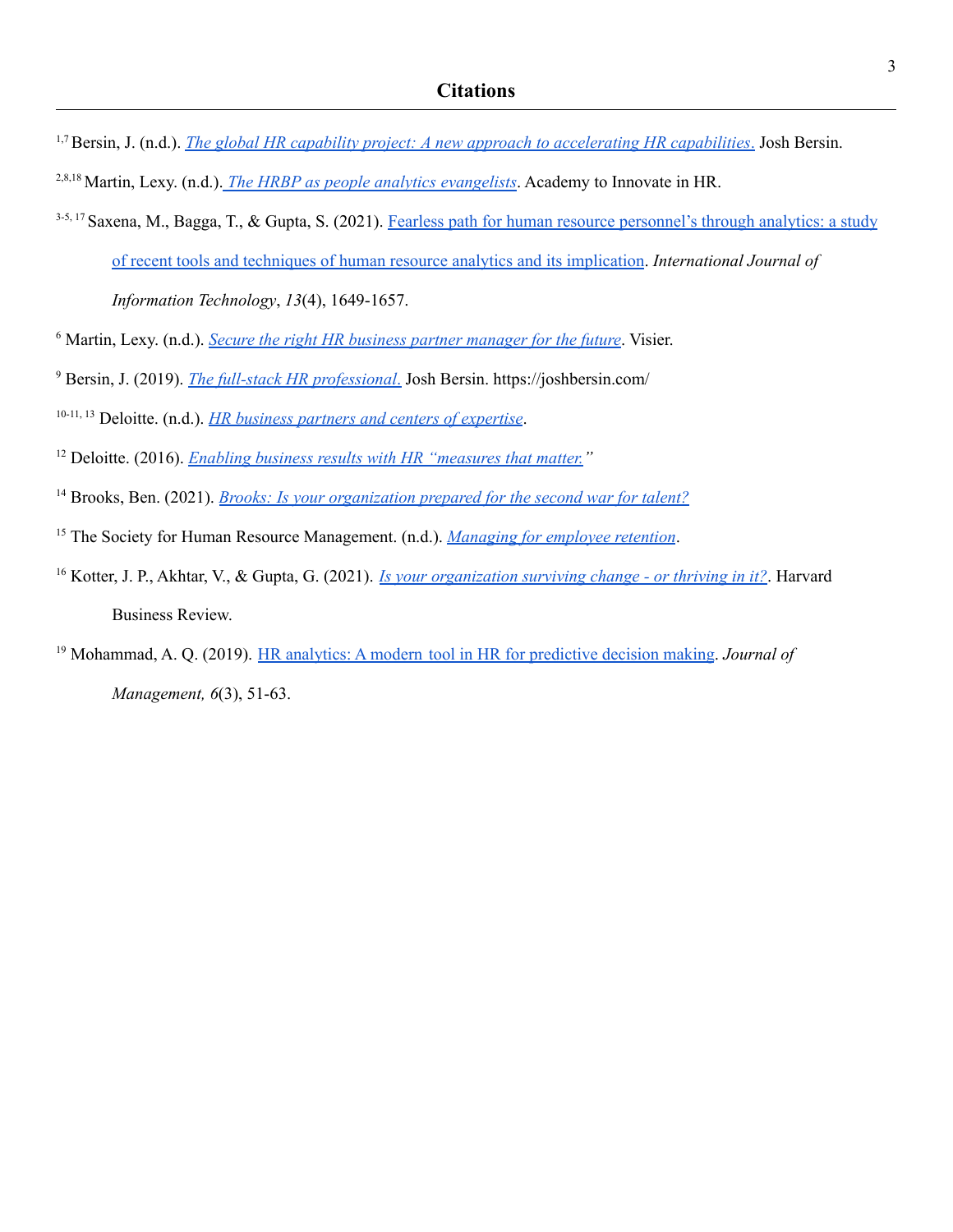# **Appendix**

#### **Appendix 1: Tool or Software and Impact of HR Analytics by HR Function**

| <b>HR</b> function       | <b>Tool or software</b>                                            | <b>Impact of HR analytics</b>                                                                                                                                                                                                                                                                                   |  |  |
|--------------------------|--------------------------------------------------------------------|-----------------------------------------------------------------------------------------------------------------------------------------------------------------------------------------------------------------------------------------------------------------------------------------------------------------|--|--|
| Recruitment              | Social networking analysis                                         | All the respondents who are using analytics accepted (100%) that HR Analytics has changed the working of HR towards the<br>recruitment process in terms of posting jobs, looking for talented candidate and approaching them                                                                                    |  |  |
|                          | <b>IBM'S Watson</b>                                                | Facebook, Tweeter, Instagram and other Social media sites will be used to post a job and hire a talented person                                                                                                                                                                                                 |  |  |
|                          | HireVue-AI driven tool                                             | Video interviewing software which will analyze candidate language, personality and expressions [47]                                                                                                                                                                                                             |  |  |
| Training and<br>learning | Python, R, Tableau                                                 | 62.03% states that the training modules are well organized as per the need. Outdated stuff is replaced with new<br>techniques with new methods. Direct conversation with mentor made a heart out interaction. This contributed towards<br>clarity and much better performances                                  |  |  |
|                          | e-Learning-social sites,<br>mobile devices, machine<br>learning    | Helps in comparing the learner's performance, understand diverse learning styles and preferences. Giving utilization of<br>predictive analysis and multi-source knowledge mapping which will recommend and provide feedback with intervention of<br>mentor based on employee performance [48]                   |  |  |
| Employee<br>engagement   |                                                                    | 79.6% reported an increase in the engagement of employee out of which best method is developing transparent reports<br>and visualize the data of participation with performance                                                                                                                                 |  |  |
|                          | Actimo, machine learning                                           | Communicating even with non-desk employee effectively, support and train when needed and track the individual<br>employee participation with insights [49]                                                                                                                                                      |  |  |
| Career<br>development    | Python, machine learning,<br>sensitivity analysis, social<br>media | 42.5% HRs accepted that they are able to plan jobs in much better way after clear analysis on projects, needs, growth<br>prospects, opportunities and threats. Analytics is making a way out<br>Leaders with proactive insight can foster talent for new opportunities and train and support career growth [50] |  |  |
| Employee<br>retention    | Tableau                                                            | 67.5% HRs reported that the retention rate showed a positive trend as they are able to work better on their policies,<br>procedures, and employee safety and satisfaction                                                                                                                                       |  |  |
|                          | Sage people, Sage HR                                               | Analytics highlights the critical factors, expectations and skills which helps the managers to positively allocate duties [51]                                                                                                                                                                                  |  |  |
| Employee<br>performance  | R, Python, Tableau, Vsier                                          | 73.1% has accepted that through analytics a steep rise in performance is marked as they are able to make performances<br>reasonable than intuitive                                                                                                                                                              |  |  |
|                          | Servicenow, Monday.com                                             | Give insight in trends, predictions and low time. It is helping managers and employee themselves to track their<br>performances and compare with the standards. It improves the reliability and no scope of biasness                                                                                            |  |  |

Graphic from: Saxena, M., Bagga, T., & Gupta, S. (2021). Fearless path for human resource [personnel's](https://doi.org/10.1007/s41870-021-00677-z) through analytics: a study of recent tools and techniques of human resource analytics and its [implication](https://doi.org/10.1007/s41870-021-00677-z). *International Journal of Information Technology*, *13*(4), 1649-1657.

#### **Appendix 2: Types of Data Analysis by HR Issue**

| <b>HR</b> issues                   | <b>Machine learning</b> | Regression | <b>Association analysis</b> | <b>Sentiment analysis</b> | <b>Decision tree</b>     | Social network analysis |
|------------------------------------|-------------------------|------------|-----------------------------|---------------------------|--------------------------|-------------------------|
| HR planning [41]                   | 73.1                    | 6.4        | 5.5                         | 19.4                      | $\overline{\phantom{0}}$ | 5.5                     |
| Career management [42]             | 12.03                   | 28.7       | 6.4                         | 25                        | $\overline{\phantom{a}}$ |                         |
| Recruitment analysis [24]          | 63.8                    | 67.5       | 26.8                        | 25                        | 26.8                     | 41.6                    |
| Employee performance analysis [43] | 78.7                    | 60.1       | 22.2                        | 5.5                       | 9.2                      | 6.4                     |
| Employee satisfaction level [43]   | 53.7                    | 21.2       | 19.4                        | 79.6                      | $\overline{\phantom{0}}$ |                         |
| Employee engagement [44]           |                         | 29.6       | 8.3                         | 77.7                      | 59.2                     |                         |
| Employee empowerment [45]          | 6.4                     | 7.4        | 5.5                         |                           | $\overline{\phantom{a}}$ |                         |
| Employee turnover analysis [46]    | 75.9                    | 33.3       | 42.5                        | -                         | 62.03                    | 36.1                    |
| Predictive analysis [6]            | 71.2                    | 56.4       | 39.8                        | 7.4                       | 38.8                     | 31.4                    |

Graphic from: Saxena, M., Bagga, T., & Gupta, S. (2021). Fearless path for human resource [personnel's](https://doi.org/10.1007/s41870-021-00677-z) through analytics: a study of recent tools and techniques of human resource analytics and its [implication](https://doi.org/10.1007/s41870-021-00677-z). *International Journal of Information Technology*, *13*(4), 1649-1657.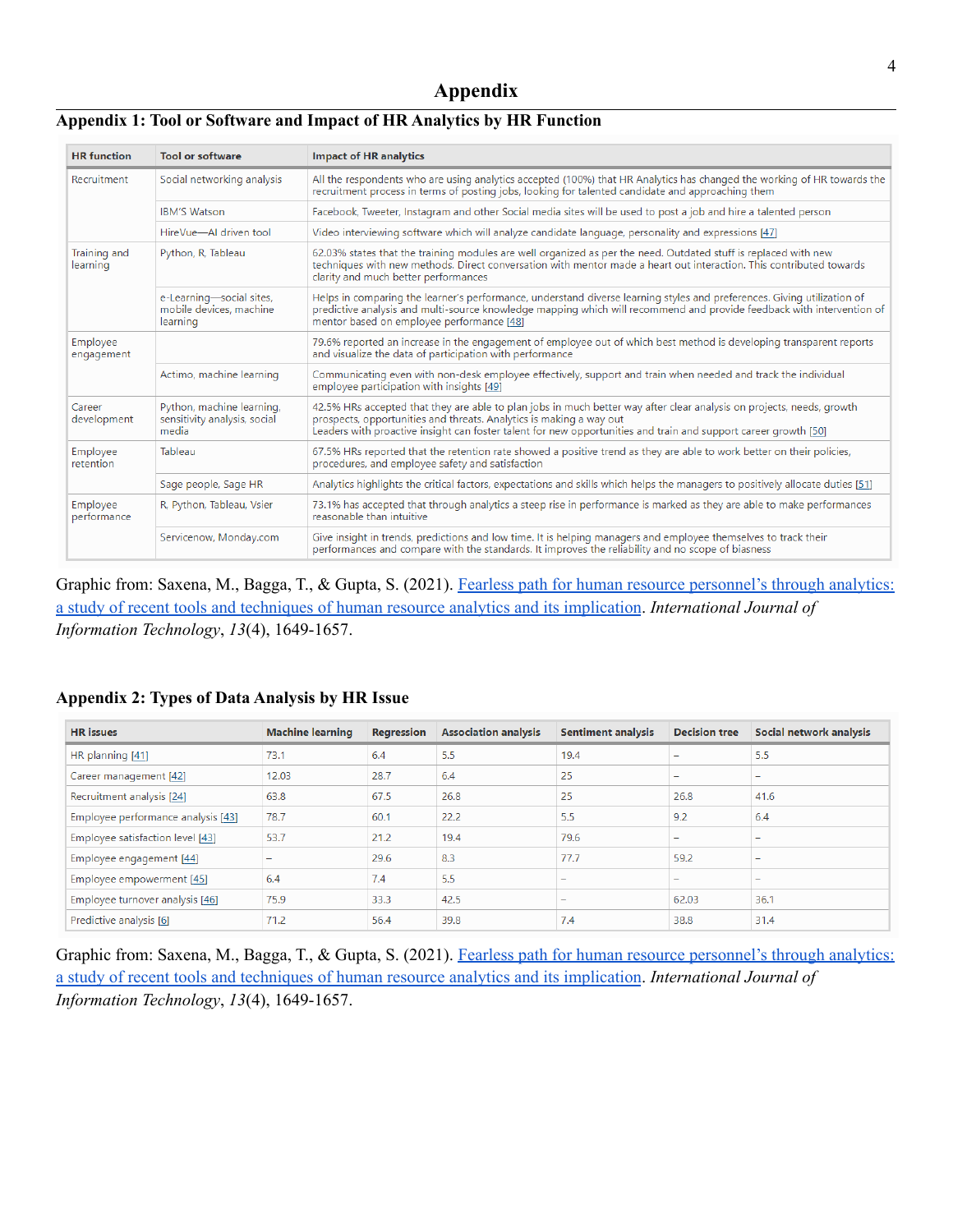# Developing HR Capability: The "Full Stack" HR Professional

Five Families of Skills, Six Dimensions to Mastery



Graphic from: Bersin, J. (2019). *The full-stack HR [professional](https://joshbersin.com/%20%202019/11/the-full-stack-hr-professional/)*. Josh Bersin. [https://joshbersin.com/](https://joshbersin.com)





Graphic from: Saxena, M., Bagga, T., & Gupta, S. (2021). Fearless path for human resource [personnel's](https://doi.org/10.1007/s41870-021-00677-z) through analytics: a study of recent tools and techniques of human resource analytics and its [implication](https://doi.org/10.1007/s41870-021-00677-z). *International Journal of Information Technology*, *13*(4), 1649-1657.